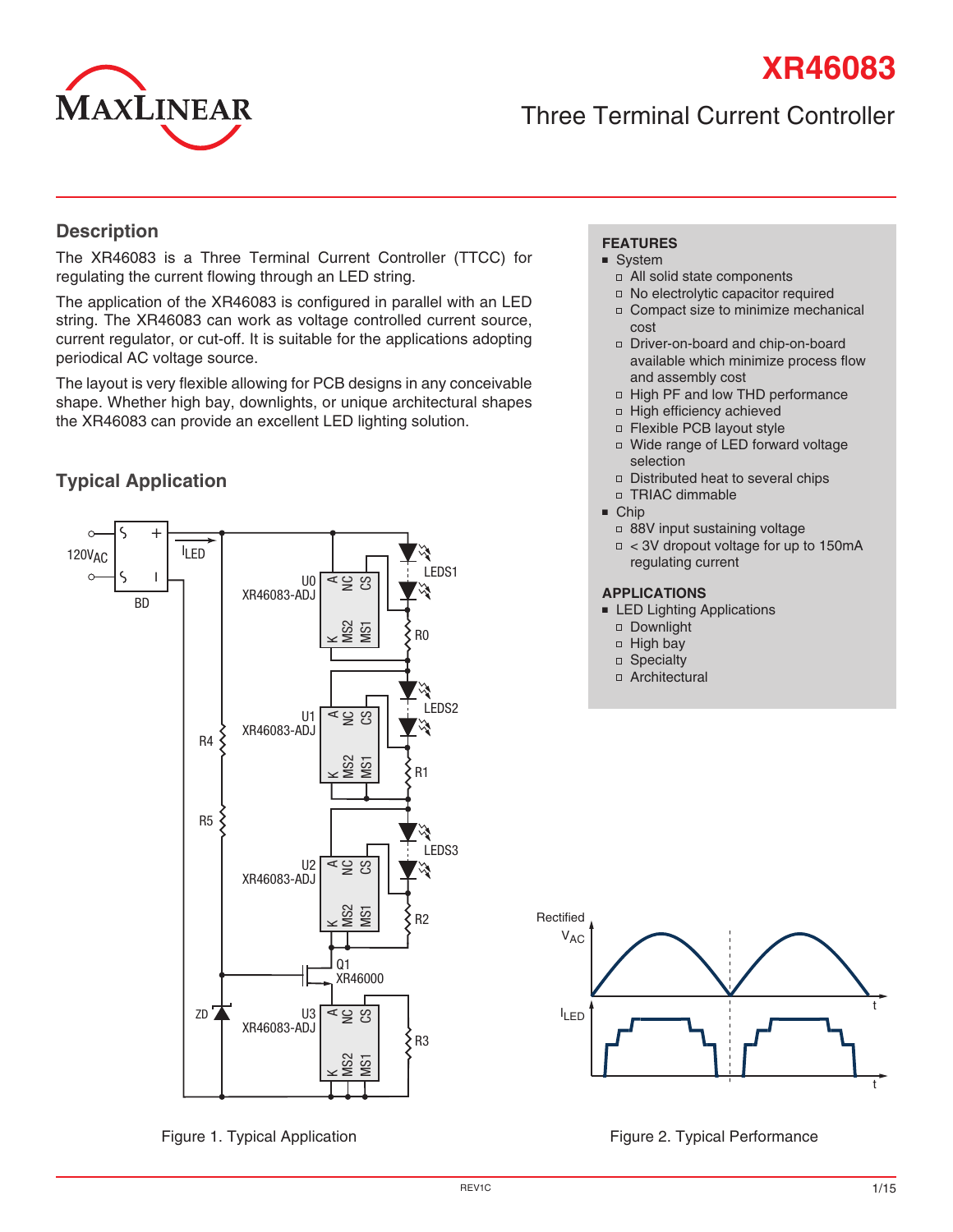#### **Absolute Maximum Ratings**

Stresses beyond the limits listed below may cause permanent damage to the device. Exposure to any Absolute Maximum Rating condition for extended periods may affect device reliability and lifetime.

| Sustaining voltage CS, MS1, MS2 to K - 0.3V to 1V             |  |
|---------------------------------------------------------------|--|
|                                                               |  |
| Maximum operating junction temperature, T <sub>.J</sub> 165°C |  |
| Storage temperature range 55°C to 150°C                       |  |
| Lead temperature (soldering, 10 seconds) 260°C                |  |
| <b>NOTE:</b>                                                  |  |

1. All voltages are with respect to Ground. Currents are positive into, negative out of the specified terminal.

2. All parameters having Min/Max specifications are guaranteed. Typical values are for reference purpose only.

3. Unless otherwise noted, all tests are pulsed tests at the specified temperature, therefore:  $T_J = T_C = T_A$ .

# **Operating Conditions**

| Regulating current (with adequate heat sinking) <sup>(1)</sup> ,                            |  |
|---------------------------------------------------------------------------------------------|--|
|                                                                                             |  |
|                                                                                             |  |
| Maximum junction temperature, T <sub>J</sub> 150°C                                          |  |
| Operating free-air temperature range, $T_A$ -40°C to 100°C                                  |  |
| NOTE:<br>1. Due to thermal dissination consideration, the maximum LED Vf in parallel should |  |

1. Due to thermal dissipation consideration, the maximum LED Vf in parallel should decrease with the regulating current.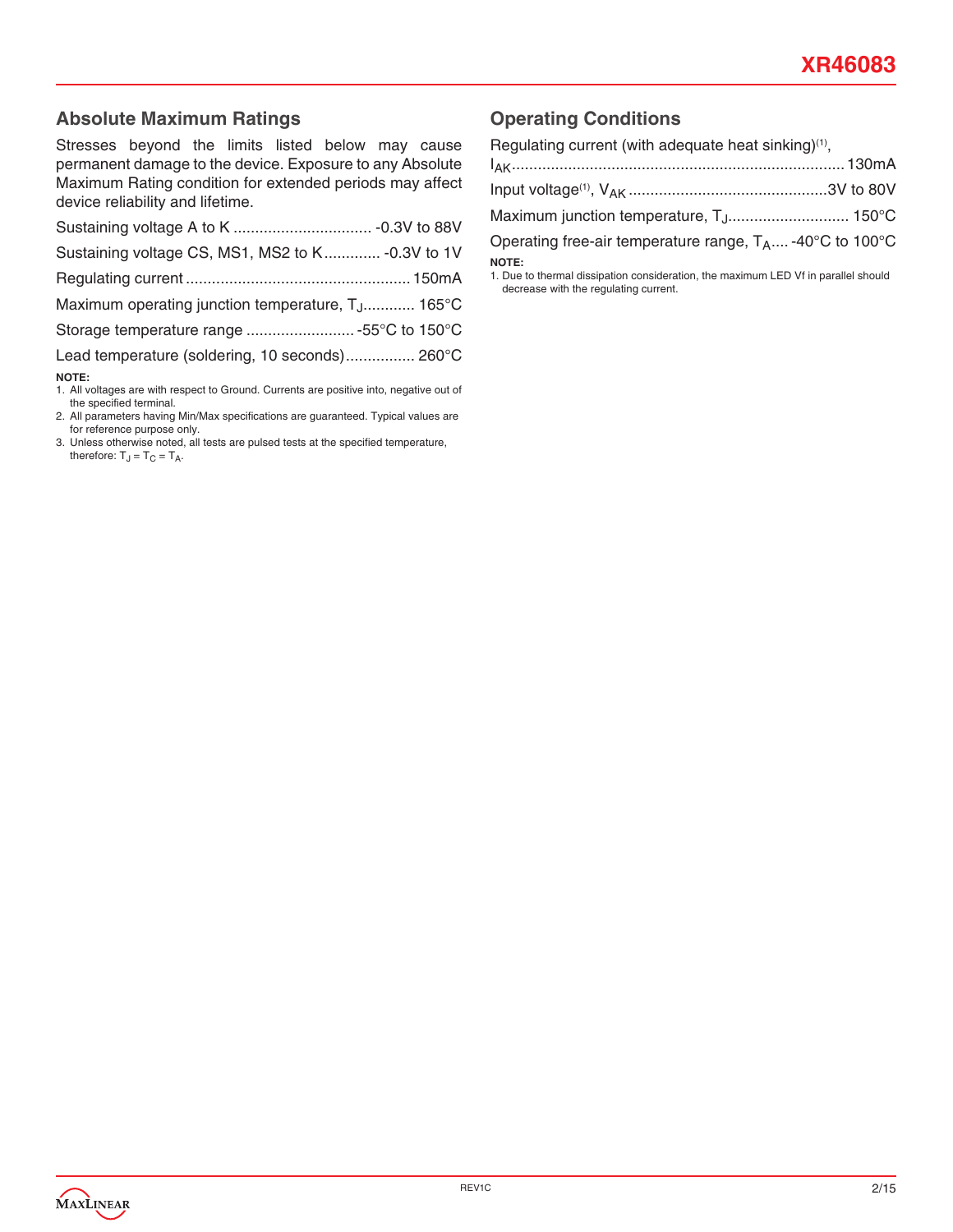# **Electrical Characteristics**

Unless otherwise noted, typical values are at  $T_A = 25^{\circ}$ C.

| Symbol                                                | Parameter                                               | Conditions                                                                                                  |                                    |       | <b>Typ</b> | Max   | <b>Units</b> |
|-------------------------------------------------------|---------------------------------------------------------|-------------------------------------------------------------------------------------------------------------|------------------------------------|-------|------------|-------|--------------|
|                                                       |                                                         | Option C1                                                                                                   | 38.4                               | 40    | 41.6       |       |              |
|                                                       |                                                         | Option C2                                                                                                   | 63.4                               | 66    | 68.6       |       |              |
|                                                       | Peak regulating current <sup>(1)(2)</sup>               | $V_{AK} = 5V$ ,<br>Mode 0                                                                                   | Option C <sub>3</sub>              | 49.9  | 52         | 54.1  | mA           |
| <b>I</b> PEAK0                                        |                                                         | (MS1/MS2 connected to K)                                                                                    | Option D1                          | 76.8  | 80         | 83.2  |              |
|                                                       |                                                         |                                                                                                             | Option D2                          | 124.8 | 130        | 135.2 |              |
|                                                       |                                                         |                                                                                                             | Option D <sub>3</sub>              | 99.8  | 104        | 108.2 |              |
| IPEAKO <sup>/I</sup> PEAKO                            |                                                         |                                                                                                             | Mode 0<br>(MS1/MS2 connected to K) |       | 100        |       | $\%$         |
| IPEAK1/IPEAK0                                         | Current ratio of mode<br>selection <sup>(1)</sup>       | Mode 1<br>All Options<br>(C1/C2/C3/D1/D2/D3)<br>$V_{AK} = 5V$<br>Mode 2                                     | (MS1 open, MS2 connected to K)     | 75    | 80         | 85    |              |
| IPEAK2/IPEAK0                                         |                                                         |                                                                                                             | (MS2 open, MS1 connected to K)     | 50    | 55         | 60    |              |
| IPEAK3/IPEAK0                                         |                                                         |                                                                                                             | Mode 3 (MS1/MS2 open)              | 32    | 35         | 38    |              |
| $\Delta I_{LR}/I_{PEAKx}$                             | Regulating current line                                 | Option C1/C2/C3/D1/D2/D3, Mode 1 to 3, $V_{AK}$ = 5V and 40V                                                |                                    |       | ±1         | ±2    | $\%$         |
| $(x = 0 to 3)$<br>requlation <sup>(3)</sup>           | Option C1/C2/C3/D1/D2/D3, Mode 0, $V_{AK} = 5V$ and 40V |                                                                                                             | $-4$                               | $-8$  | $-15$      |       |              |
| $V_{CS}$                                              | CS pin voltage                                          | Option ADJ, Mode 0, $V_{AK} = 5V$ , with $1K\Omega$ external resistor<br>between CS and K                   |                                    | 0.26  | 0.27       | 0.28  | $\vee$       |
|                                                       | CS pin voltage line                                     | Option ADJ, Mode 1 to 3, $V_{AK} = 5V$ and 40V with 1K $\Omega$ external<br>resistor between CS and K       |                                    |       | ±1         | ±2    |              |
| $\Delta V_{LR}/V_{CS}$<br>regulation $(4)$            |                                                         | Option ADJ, Mode 0, $V_{AK} = 5V$ and 40V with 1K $\Omega$ external<br>resistor between CS and K            |                                    | $-4$  | $-8$       | $-15$ | $\%$         |
| V <sub>DROP</sub>                                     | Dropout voltage <sup>(5)</sup>                          | Mode 0 (MS1/ MS2 connected to K)                                                                            |                                    |       | 2.8        | 3.8   | $\vee$       |
| T <sub>TP</sub>                                       | Thermal protection trip<br>temperature <sup>(6)</sup>   | When $T_{\perp}$ is higher than $T_{\text{TP}}$ , the peak regulating current<br>decreases to ITP linearly. |                                    |       | 130        |       | $^{\circ}C$  |
| I <sub>TP</sub> /I <sub>PEAKx</sub><br>$(x = 0 to 3)$ | Thermal protection mode<br>regulating current           | $T_1 = 175$ °C                                                                                              |                                    |       | 50         |       | $\%$         |

#### **NOTES:**

1. For ADJ option, the regulating current is determined by an external resistor,  $R_{EXT}$ , connected between the CS pin and the K pin. The mode selection function will not change the current ratio of option ADJ. To activate the line regulation function, the chip (U3) connected in series with the LED string should be set in Mode 0 (MS1 and MS2 connected to pin K). The regulating current will be:  $I_{PEAK} = 0.27/R_{EXT}$ 

 And the maximum regulating current of second step (ex: U2 in Mode 1) should not exceed 80% of the top level (ex: U3 in Mode 0), otherwise the circuit operation might become abnormal when OTP function is activated. It is strongly recommended to set at 75%.

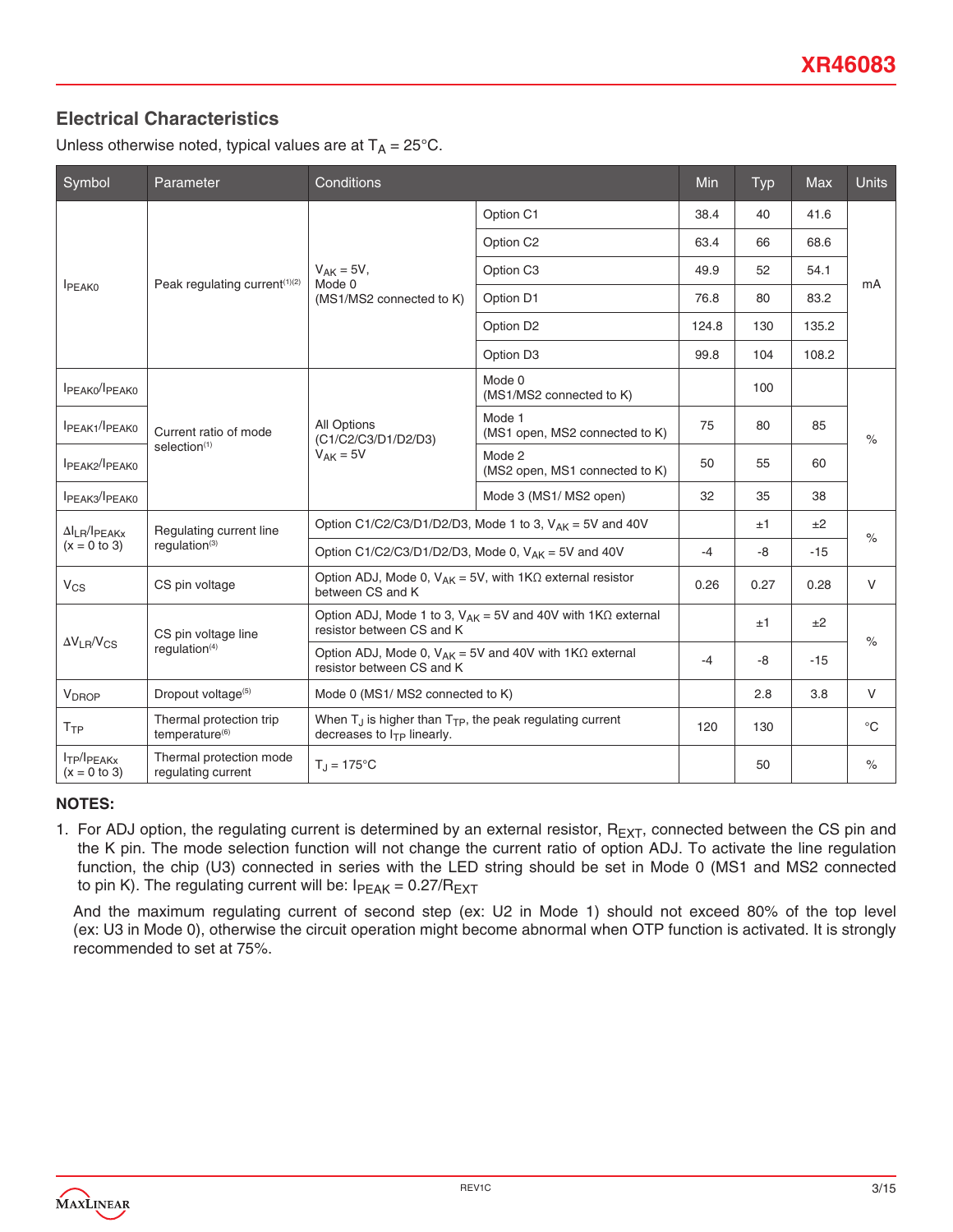# **Electrical Characteristics (Continued)**

#### **NOTES: (Continued)**

2. The user can add an external resistor  $R_{EXT}$  between the CS pin and the K pin of U3 (Mode 0, serial connected to the LED string) to increase the regulating current of option C1, C2, C3, D1, D2 and D3, as shown in below. For U1  $\sim$  U2 (Mode 1  $\sim$  Mode 3, parallel connected to the LED string), adding an external resistor R<sub>EXT</sub> between the CS pin and the K pin may cause abnormal operation and chip damage.

For option C1/ C2/ C3, the regulating current variation  $\Delta I_{PEAK}/I_{PEAK} = 6.25/R_{EXT}$ .

For option D1/ D2/ D3, the regulating current variation  $\Delta I_{PFAK}/I_{PFAK} = 3.13/R_{EXT}$ .



**Example 3**<br>Indiac = Begulating Current  $\frac{1}{2}$ Figure 3. External Resistor to Increase Regulating Current

3. The Regulating Current Line Regulation is defined as:

For Mode 1~3: 
$$
\Delta I_{LR}/I_{PEAKx} = \frac{I_{AK} (V_{AK} = 40V) - I_{AK} (V_{AK} = 5V)}{I_{AK} (V_{AK} = 5V)}
$$
,  $x = 1~3$ 

For Mode 0:

 $\Delta I_{LR}/I_{PEAK0} = \frac{I_{AK} (V_{AK} = 40V) - I_{AK} (V_{AK} = 5V)}{I}$  $I_{AK}$  (V<sub>AK</sub> = 5V)  $= 40V$ ) –  $I_{AK (V)}$ 

4. The CS Pin Voltage Line Regulation is defined as:  $1AK (V_{AK} = 5V)$ <br>So Line Bequistion is defined as:

For Mode 0:

For Mode 1~3:

$$
\Delta V_{LR}/V_{CS} = \frac{V_{CS} (V_{AK} = 40V) - V_{CS} (V_{AK} = 5V)}{V_{CS} (V_{AK} = 5V)}
$$
  

$$
\Delta V_{LR}/V_{CS} = \frac{V_{CS} (V_{AK} = 40V) - V_{CS} (V_{AK} = 5V)}{V_{CS} (V_{AK} = 5V)}
$$

5. Dropout voltage = V<sub>AK</sub> @ 90% × (I<sub>PEAK0</sub> @ V<sub>AK</sub> = 5V)  $\sim$ US (Vak = 5V)<br>= Vak @ 90% x (Ipeakn @ Vak = 5V) –  $\omega$  V<sub>AK</sub> = 5V)

6. When  ${\sf T_J}$  >  ${\sf T_{TP}}$ , the peak regulating current decreases linearly to around 50% at 175°C. Chi decreases  $V_{\rm{max}}$ 



Figure 4. Peak Regulating Current vs. T<sub>J</sub>



|  |  | Table 1. U3 (Mode 0) Regulating Current |
|--|--|-----------------------------------------|

|                       | <b>Without External</b><br>Resistor | With $100\Omega$ External<br>Resistor |
|-----------------------|-------------------------------------|---------------------------------------|
| Option C1             | 40                                  | 42.5                                  |
| Option C <sub>2</sub> | 66                                  | 70.1                                  |
| Option C <sub>3</sub> | 52                                  | 55.3                                  |
| Option D1             | 80                                  | 82.5                                  |
| Option D <sub>2</sub> | 132                                 | 136.1                                 |
| Option D <sub>3</sub> | 104                                 | 107.3                                 |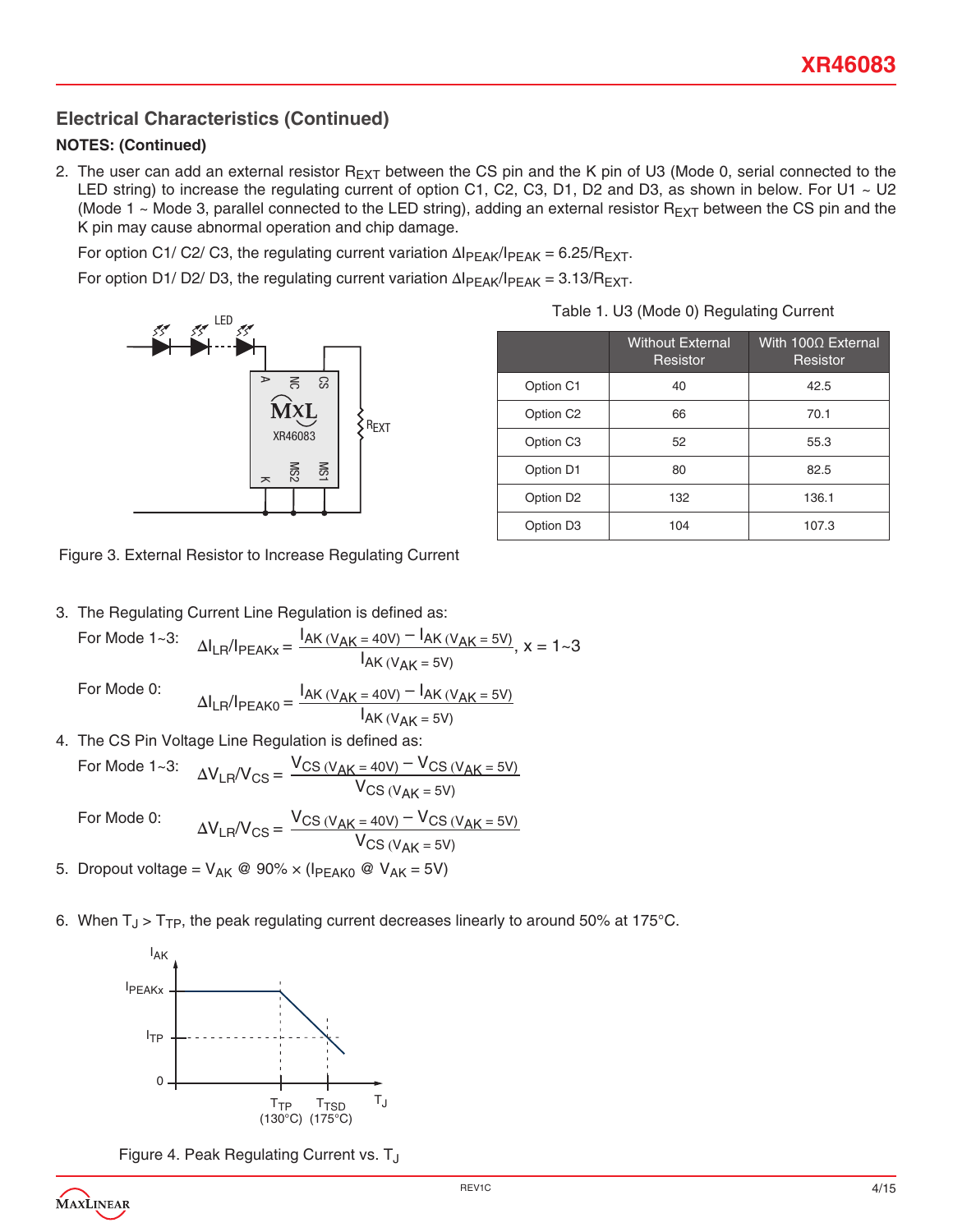# **Pin Configuration**







# **Pin Functions**

|                            | <b>Pin Number</b> | Pin Name        | <b>Description</b>                                                                                                                                                                                                                                       |  |
|----------------------------|-------------------|-----------------|----------------------------------------------------------------------------------------------------------------------------------------------------------------------------------------------------------------------------------------------------------|--|
| TDFN-6                     | SOT-89-5          |                 |                                                                                                                                                                                                                                                          |  |
|                            | 5                 | CS              | Current sense pin. Connected to negative end of LED string.                                                                                                                                                                                              |  |
| 3                          |                   | A               | Regulating current input pin. Connected to positive end of LED string.                                                                                                                                                                                   |  |
| 4                          | 2                 | K               | Regulating current output pin. This is effectively a ground pin.                                                                                                                                                                                         |  |
| 5                          | 3                 | MS <sub>2</sub> | Mode selection pin 2. Floating or connecting to pin K only.                                                                                                                                                                                              |  |
| 6                          | 4                 | MS <sub>1</sub> | Mode selection pin 1. Floating or connecting to pin K only.                                                                                                                                                                                              |  |
| 2                          |                   | NC.             | No Connection                                                                                                                                                                                                                                            |  |
| <b>Exposed Thermal Pad</b> |                   |                 | Exposed thermal pad of the chip. Use this pin to enhance the power dissipation ability.<br>The thermal conductivity will be improved if a copper foil on PCB is soldered with the thermal pad.<br>It is recommended to connect the thermal pad to pin K. |  |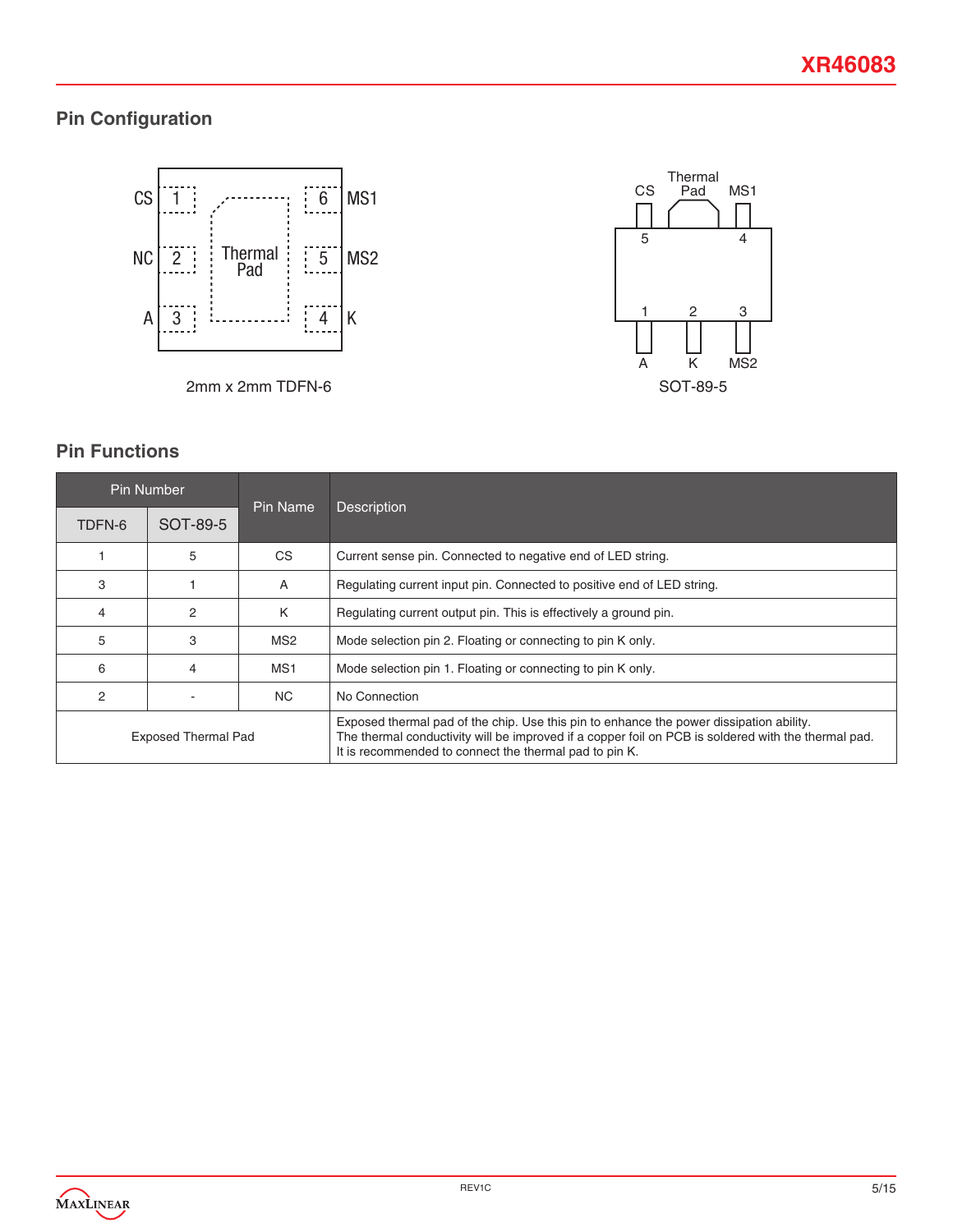# **Functional Block Diagram**





# **I-V Curve**







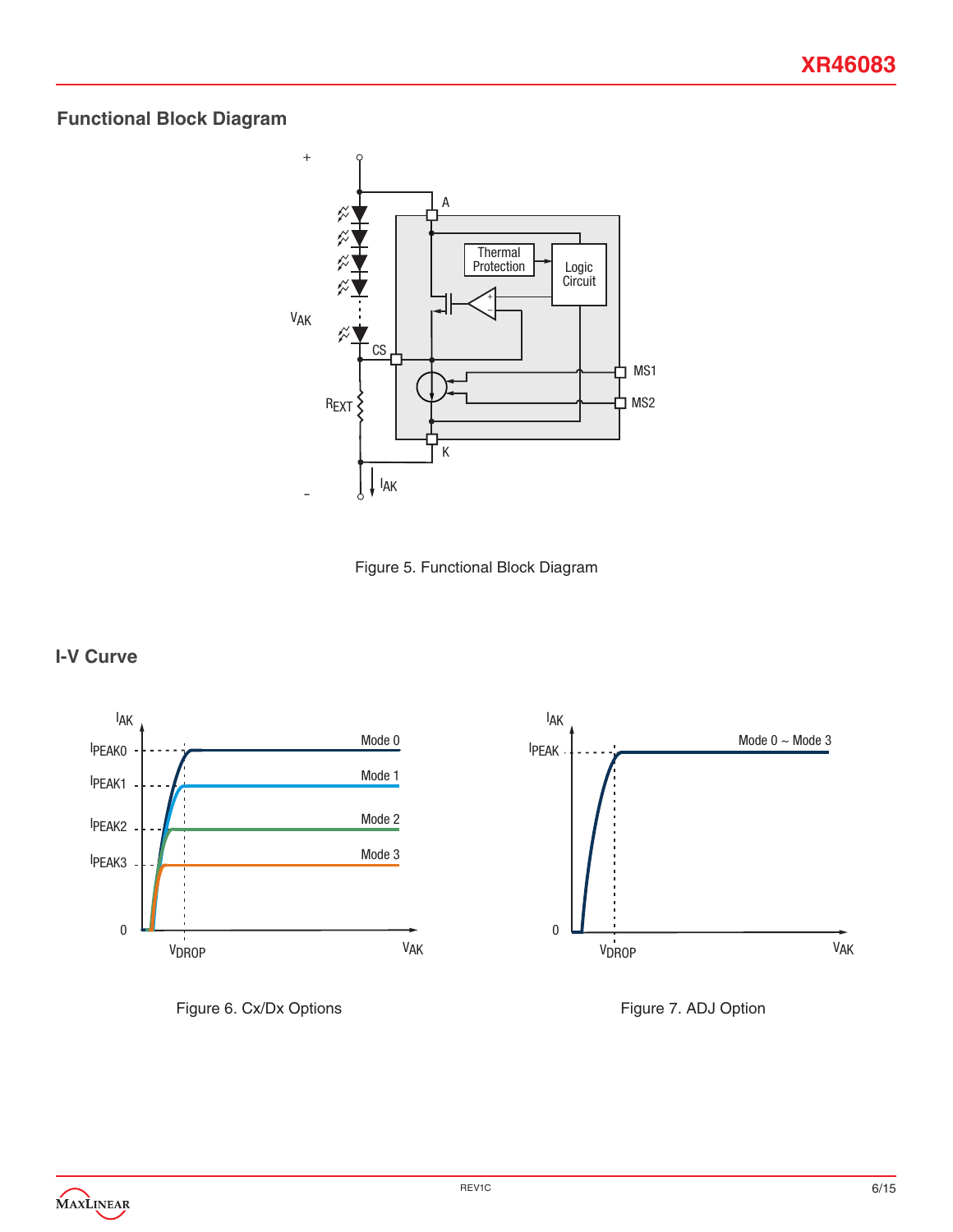# **Applications Information**

#### 220V<sub>AC</sub>/10W LED Light Engine

- $\blacksquare$  3 steps, PF = 0.98, THD = 16%
- To pass 1KV surge test, Q1 can be changed to 800V NMOS



Figure 8. C2 Option

Figure 9. ADJ Option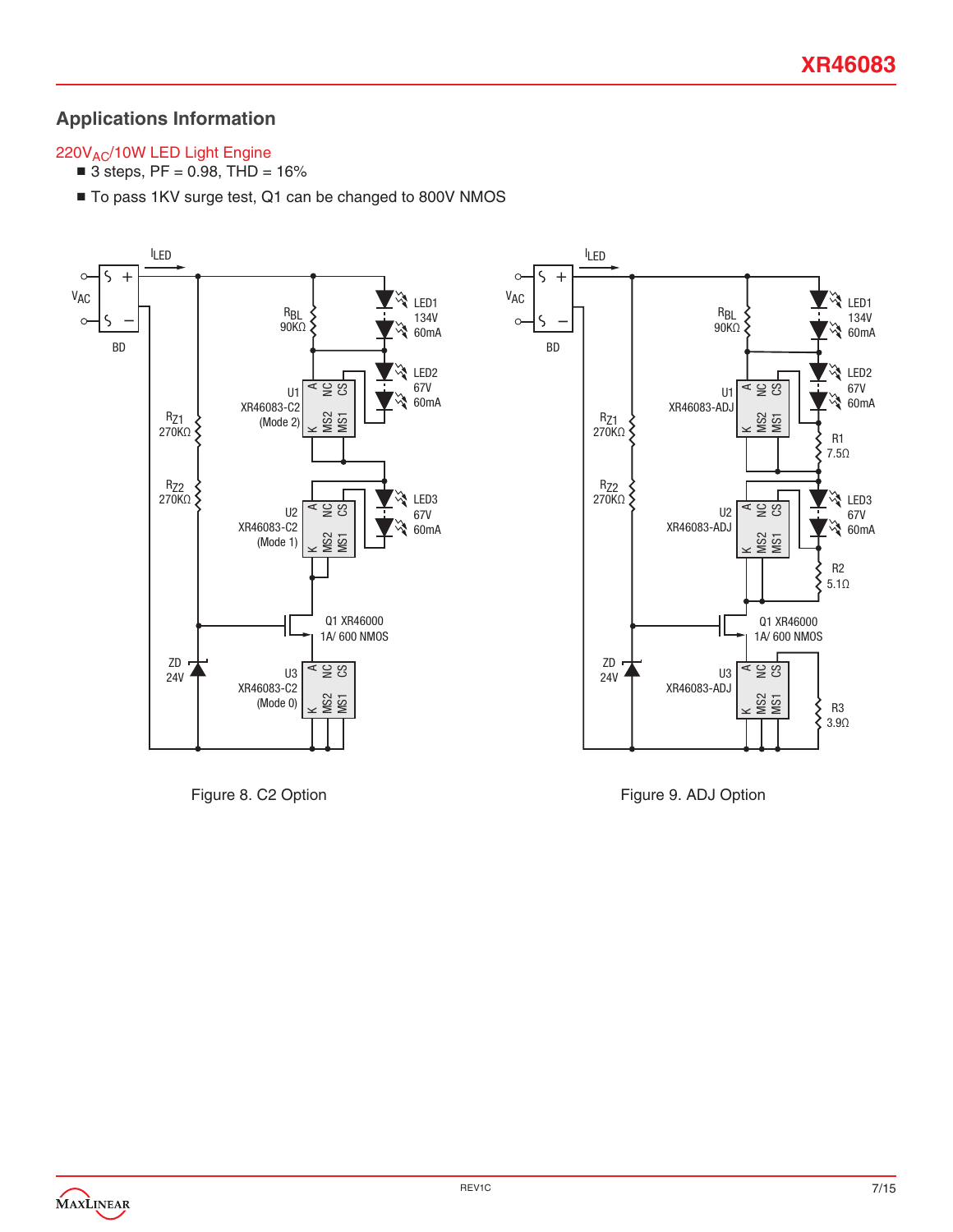# **Applications Information (Continued)**

#### 10W LED Light Engine

- $\blacksquare$  3 steps, PF = 0.98, THD = 16%
- To pass 1KV surge test, Q1 can be changed to 800V NMOS



Figure 10. D2 Option

Figure 11. ADJ Option

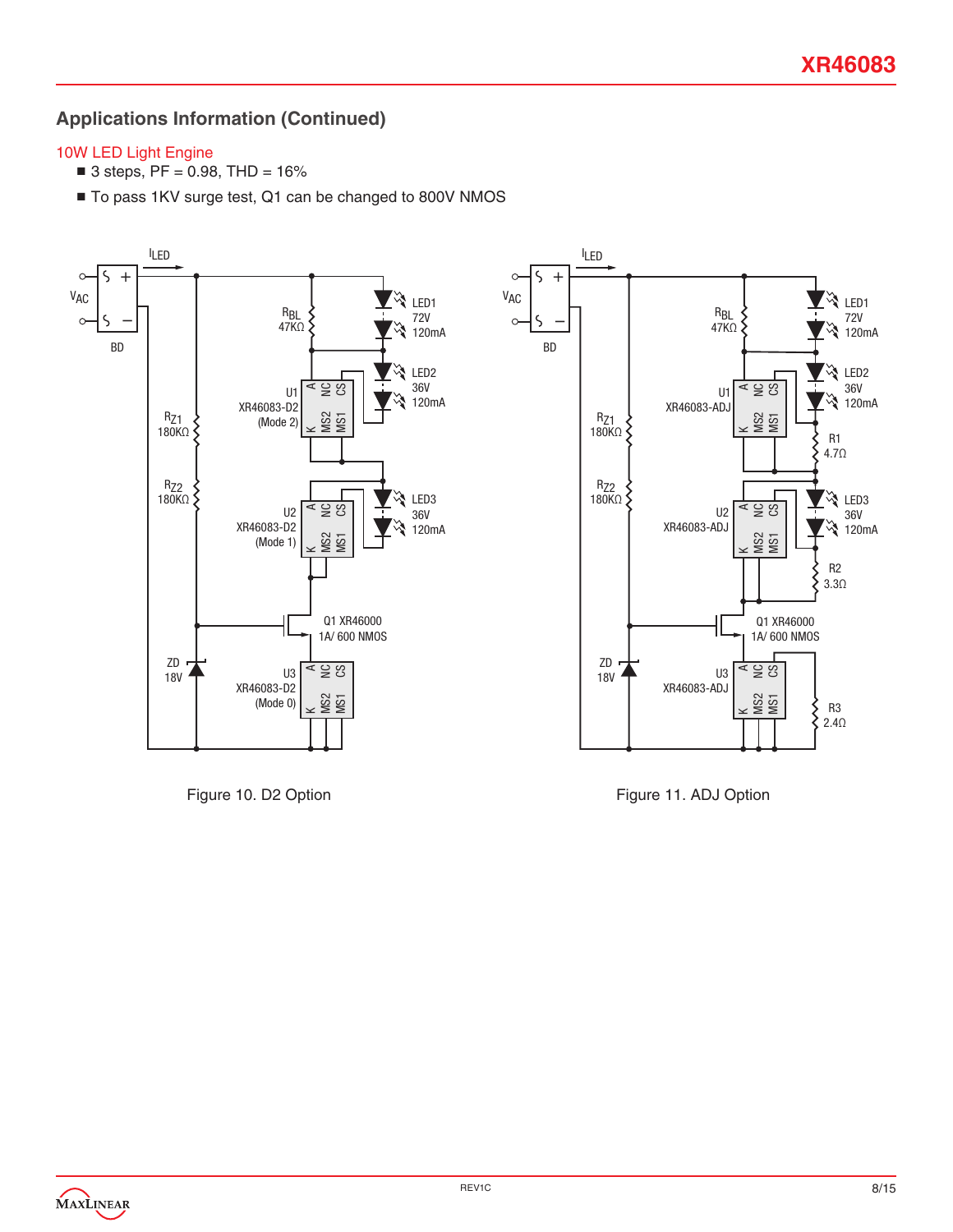# **Applications Information (Continued)**

#### 7W Low Cost LED Light Engine

 $\blacksquare$  2 steps, PF = 0.95, THD = 28%



Figure 12. 220V<sub>AC</sub>, ADJ Option



Figure 13. 120V<sub>AC</sub>, ADJ Option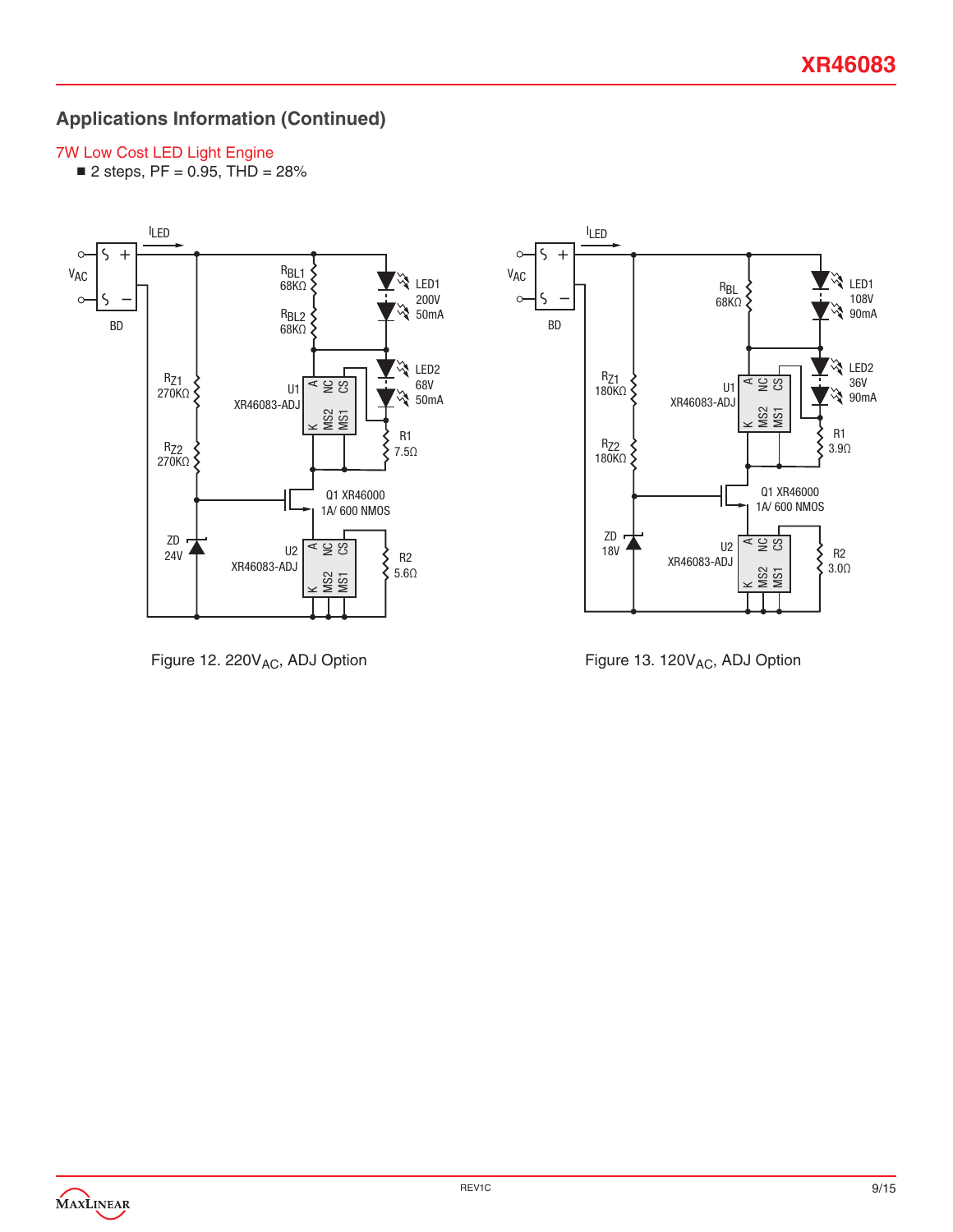# **Applications Information (Continued)**

#### Low Flicker Solutions



Figure 14. 3-Step, ADJ Option



Figure 15. 2-Step, ADJ Option

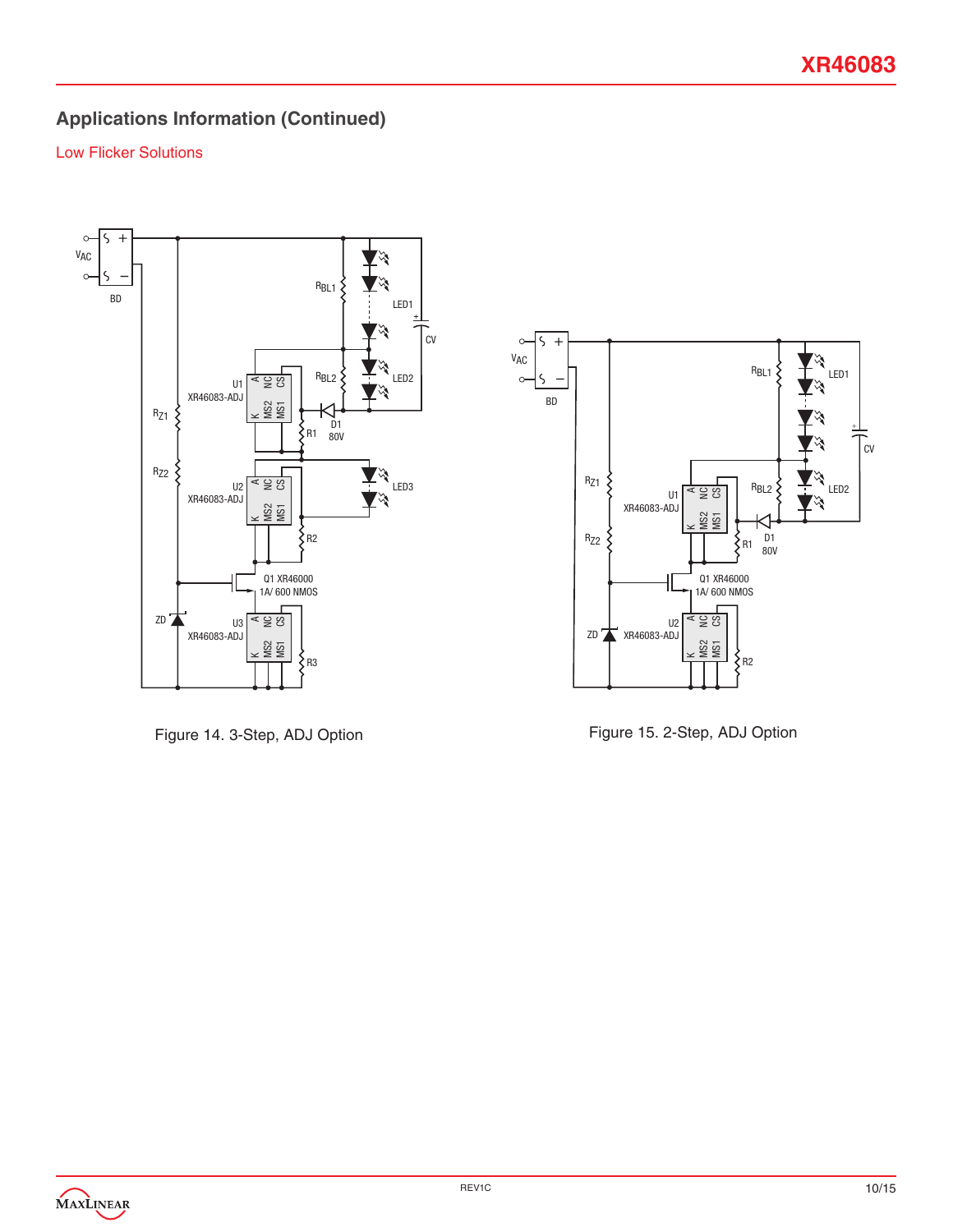#### **Mechanical Dimensions**

#### TDFN6 2x2



| DIM<br><b>SYMBOL</b> | <b>MIN</b> | <b>NOM</b> | MAX   |
|----------------------|------------|------------|-------|
| А                    | 0.700      | 0.750      | 0.800 |
| A <sub>1</sub>       | 0.000      |            | 0.050 |
| A2                   |            | 0.203Ref   |       |
| h                    | 0.200      | 0.250      | 0.300 |
| n                    | 2.00 BSC   |            |       |
| F                    | 2.00 BSC   |            |       |
| e                    |            | 0.650 BSC  |       |
| D1                   | 0.600      | 0.700      | 0.800 |
| E1                   | 1.100      | 1.200      | 1.300 |
|                      | 0.274      | 0.350      | 0.426 |
| Κ                    | 0.200      |            |       |
| Ν                    | հ          |            |       |

SIDE VIEW

#### TERMINAL DETAILS

- ALL DIMENSIONS ARE IN MILLIMETERS, ANGLES ARE IN DEGREES.
- DIMENSIONS AND TOLERANCE PER JEDEC MO-229.

Drawing No.: POD-00000072

Revision: B

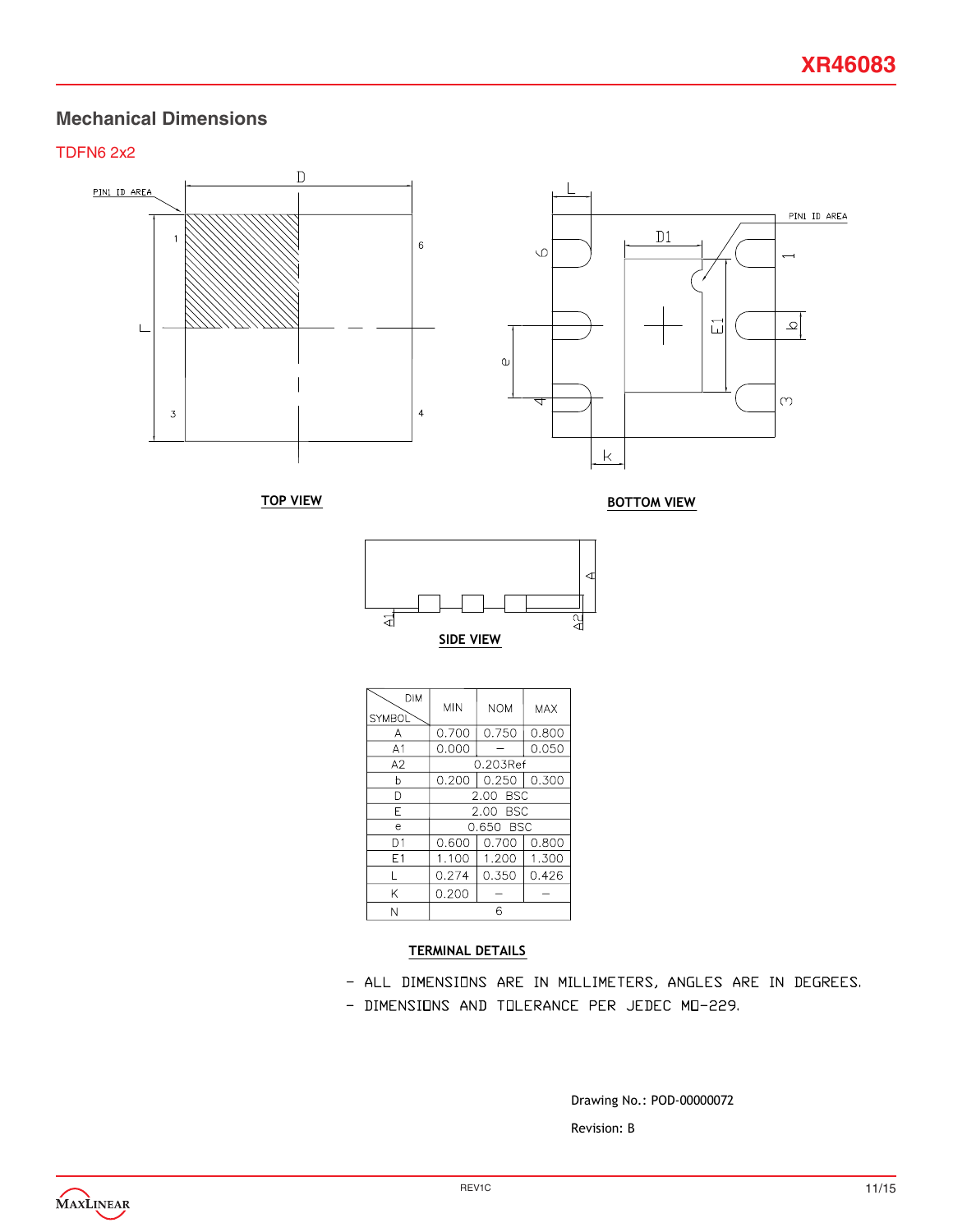# **Recommended Land Pattern and Stencil**

#### TDFN6 2x2



TYPICAL RECOMMENDED LAND PATTERN



TYPICAL RECOMMENDED STENCIL

Revision: B Drawing No.: POD-00000072

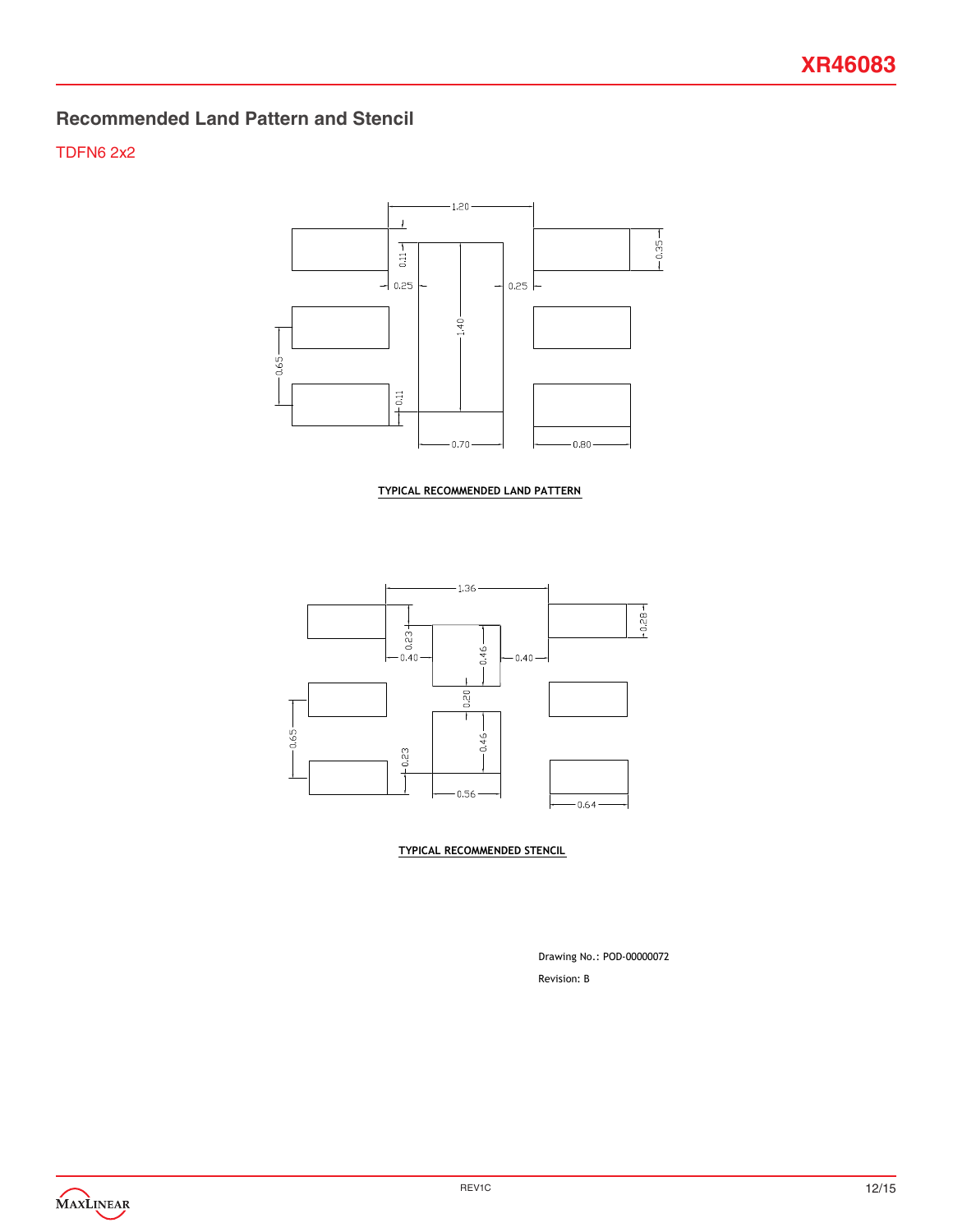# **Mechanical Dimensions (Continued)**

SOT-89-5







BOTTOM VIEW



| DIM<br>SYMBOÌ | MIN.           | NOM. | MAX. |
|---------------|----------------|------|------|
| А             | 1.40           | 1.50 | 1.60 |
| b             | 0.32           | 0.42 | 0.52 |
| b1            | 0.36           | 0.46 | 0.56 |
| c             | 0.35           | 0.40 | 0.44 |
| D             | 4.40           | 4.50 | 4.60 |
| E.            | 2.30           | 2.45 | 2.60 |
| D1            | <b>1.55REF</b> |      |      |
| E1            | 4.15<br>3.94   |      | 4.25 |
| е             | 1.50TYP        |      |      |
| e1            | 2.90           | 3.00 | 3.10 |
| L             | 0.90           | 1.00 | 1.20 |
| F             | 1.75REF        |      |      |
| Н             | 2.38REF        |      |      |
| G             | 1.75REF        |      |      |
| I             | 0.32REF        |      |      |

#### TERMINAL DETAILS

NOTE: ALL DIMENSIONS ARE IN MILLIMETERS, ANGLES ARE IN DEGREES.

Drawing No.: POD-00000097

Revision: B

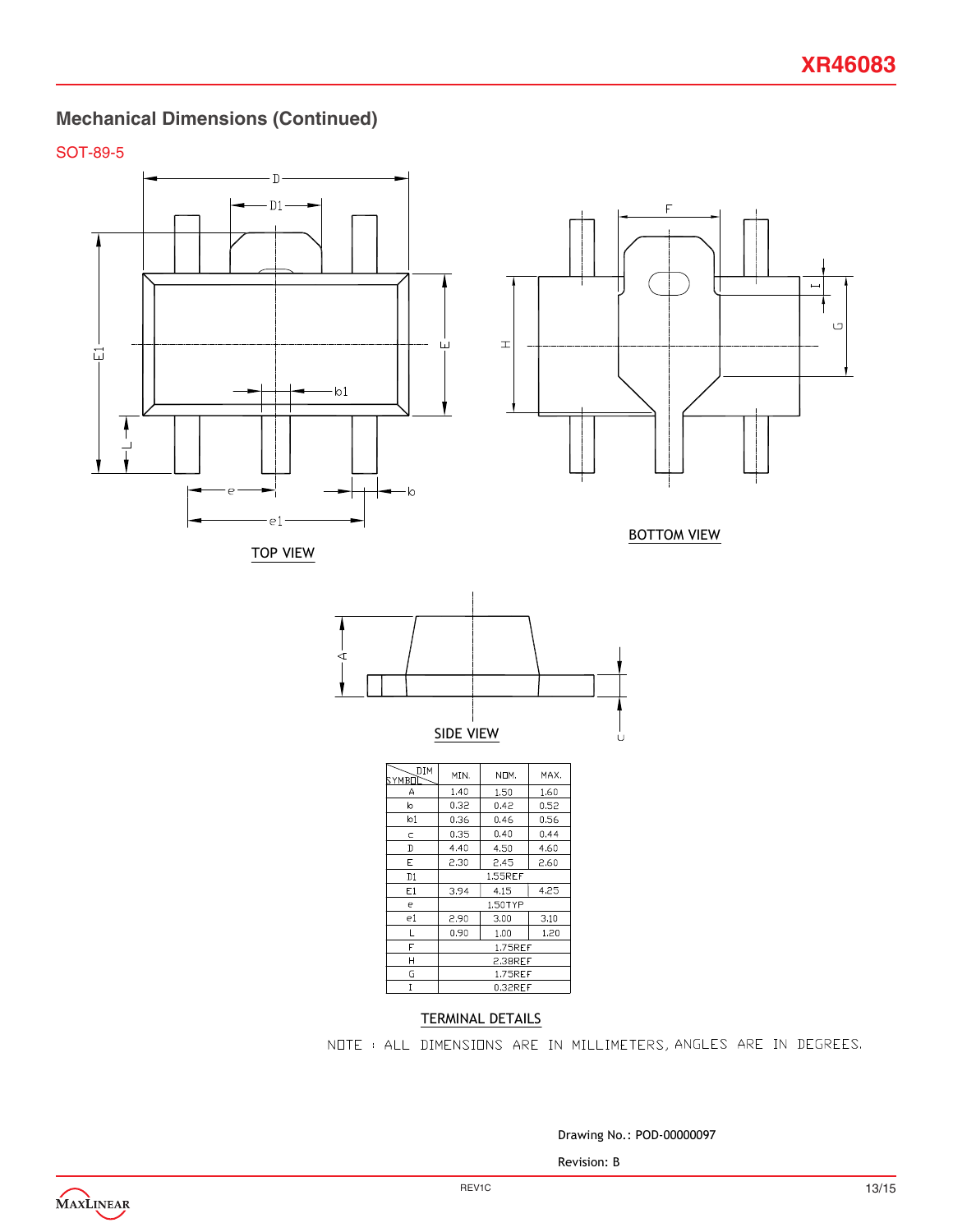#### **Recommended Land Pattern and Stencil**

#### SOT-89-5



NOTE: ALL DIMENSIONS ARE IN MILLIMETERS, ANGLES ARE IN DEGREES.

Revision: B Drawing No.: POD-00000097